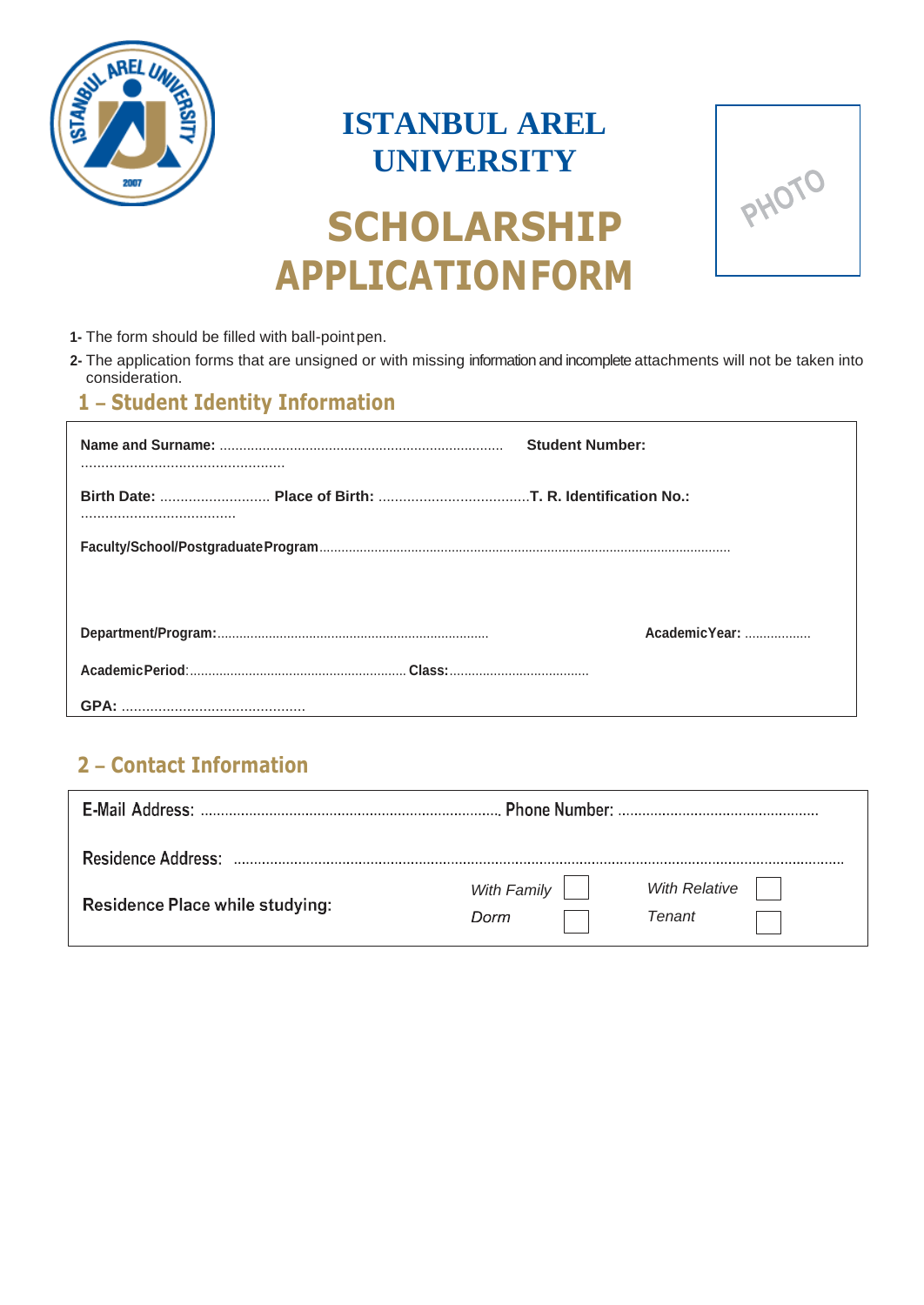### **3) Education Information:**

| <b>High School Graduation</b>      |  |
|------------------------------------|--|
|                                    |  |
|                                    |  |
|                                    |  |
| <b>Associate Degree (Two Year)</b> |  |
|                                    |  |
|                                    |  |
|                                    |  |
| <b>Undergraduate Graduation</b>    |  |
|                                    |  |
|                                    |  |
|                                    |  |
| <b>Graduate Program</b>            |  |
|                                    |  |
|                                    |  |
|                                    |  |

### **Personal Information:**

| Disability | эм |  |  |  |
|------------|----|--|--|--|
|------------|----|--|--|--|

### **5) Financial and Social Information:**

| <b>Student's Working Status:</b>                                                                                                 |              |                   | Working                   |                         |                | Not Working       |                          |                                 |  |
|----------------------------------------------------------------------------------------------------------------------------------|--------------|-------------------|---------------------------|-------------------------|----------------|-------------------|--------------------------|---------------------------------|--|
|                                                                                                                                  |              |                   |                           |                         |                |                   |                          |                                 |  |
|                                                                                                                                  |              |                   |                           |                         |                |                   |                          |                                 |  |
|                                                                                                                                  |              |                   |                           |                         |                |                   |                          |                                 |  |
|                                                                                                                                  |              |                   |                           |                         |                |                   |                          |                                 |  |
| <b>Family Support</b><br><b>Scholarship</b><br><b>Other Income</b><br><b>Orphan's Pension</b><br><b>Alimony</b><br><b>Salary</b> |              |                   |                           |                         |                |                   |                          |                                 |  |
|                                                                                                                                  |              |                   |                           |                         |                |                   |                          |                                 |  |
|                                                                                                                                  |              |                   |                           |                         |                |                   |                          |                                 |  |
| <b>Family</b><br><b>Members</b>                                                                                                  | Name Surname | <b>Alive/Died</b> | Reason of<br><b>Death</b> | <b>Education Status</b> |                | <b>Profession</b> | Working<br><b>Status</b> | <b>Monthly</b><br><b>Income</b> |  |
|                                                                                                                                  |              |                   |                           | <b>Graduated</b>        | <b>Student</b> |                   |                          |                                 |  |
| Father                                                                                                                           |              |                   |                           |                         |                |                   |                          |                                 |  |
| Mother                                                                                                                           |              |                   |                           |                         |                |                   |                          |                                 |  |
| 1.Sibling                                                                                                                        |              |                   |                           |                         |                |                   |                          |                                 |  |
| 2. Sibling                                                                                                                       |              |                   |                           |                         |                |                   |                          |                                 |  |
| 3. Sibling                                                                                                                       |              |                   |                           |                         |                |                   |                          |                                 |  |
| 4. Sibling                                                                                                                       |              |                   |                           |                         |                |                   |                          |                                 |  |
| *Please state the name of the students' school.                                                                                  |              |                   |                           |                         |                |                   |                          |                                 |  |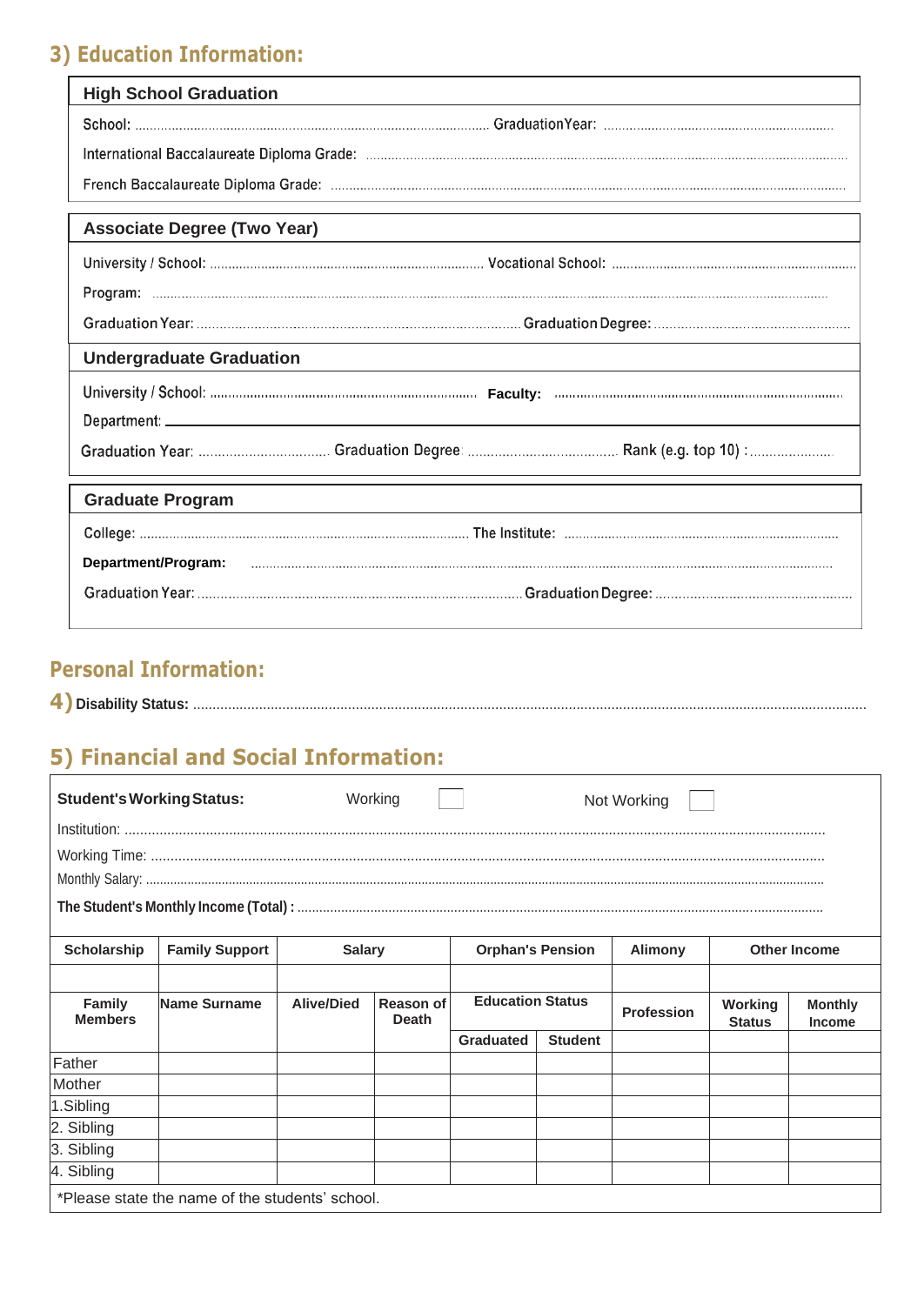### **6- Scholarship Information:**

|                                                 | <b>Current Scholarship Information</b> |  |  |  |
|-------------------------------------------------|----------------------------------------|--|--|--|
| Scholarship Type                                |                                        |  |  |  |
| Amount                                          |                                        |  |  |  |
| Source of the<br>Scholarship                    |                                        |  |  |  |
| Received Scholarships in the Past Academic Year |                                        |  |  |  |
| Scholarship Type                                |                                        |  |  |  |
| Amount                                          |                                        |  |  |  |
| Source of the<br>Scholarship                    |                                        |  |  |  |

### **7-The Scholarship Type Applied for (Choose):**

| International Baccalaureate (IB) and French Baccalaureate Scholarship       |  |
|-----------------------------------------------------------------------------|--|
| <b>Institutional Discount</b>                                               |  |
| Location based discount                                                     |  |
| Martyrs' Children Scholarship                                               |  |
| <b>Sibling Discount</b>                                                     |  |
| Scholarship Support for Art                                                 |  |
| Merit scholarship                                                           |  |
| Work Support Scholarship of Board of Trustees                               |  |
| Need based Scholarships                                                     |  |
| Scholarship for students with disabilities                                  |  |
| Scholarship Support for Sports                                              |  |
| Scholarship and Discounts for Associate and Undergraduate Transfer Students |  |
| Graduate Program (with thesis) Scholarships and Discounts                   |  |

### **8- Additional Information You Would Like to Specify**

I hereby declare that all the information stated regarding scholarship application is correct and I agree to the initiation and results of disciplinary actions against me in accordance with the relevant articles of the Student *Disciplinary Regulations to be applied if the opposite is proven as a result of any investigation conducted.*

The Student's Name-Surname: **Date: Date: Date: Signature: Signature: Date: Date: Date: Signature: CONSISTENTS**